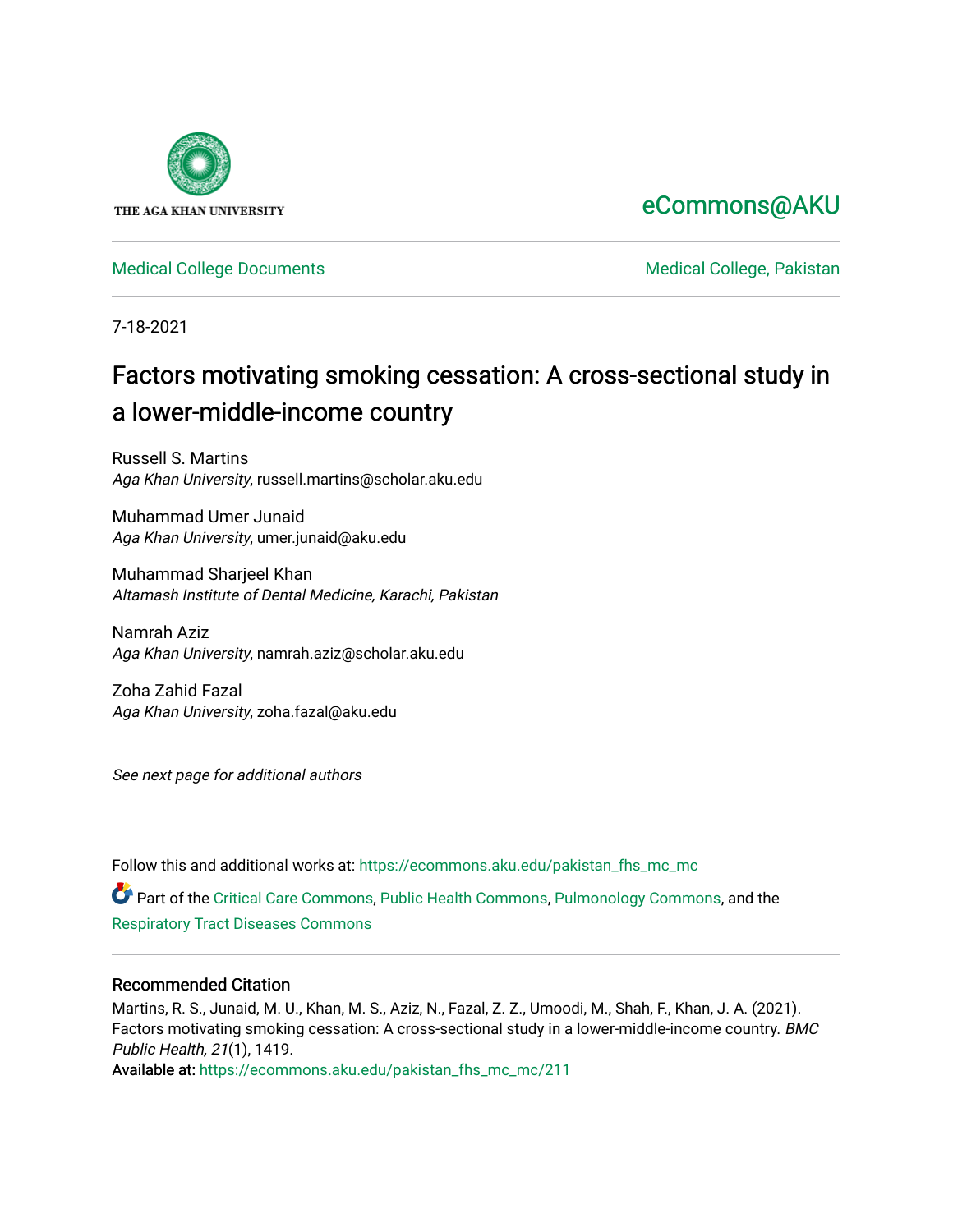## Authors

Russell S. Martins, Muhammad Umer Junaid, Muhammad Sharjeel Khan, Namrah Aziz, Zoha Zahid Fazal, Mariam Umoodi, Fatima Shah, and Javaid Ahmed Khan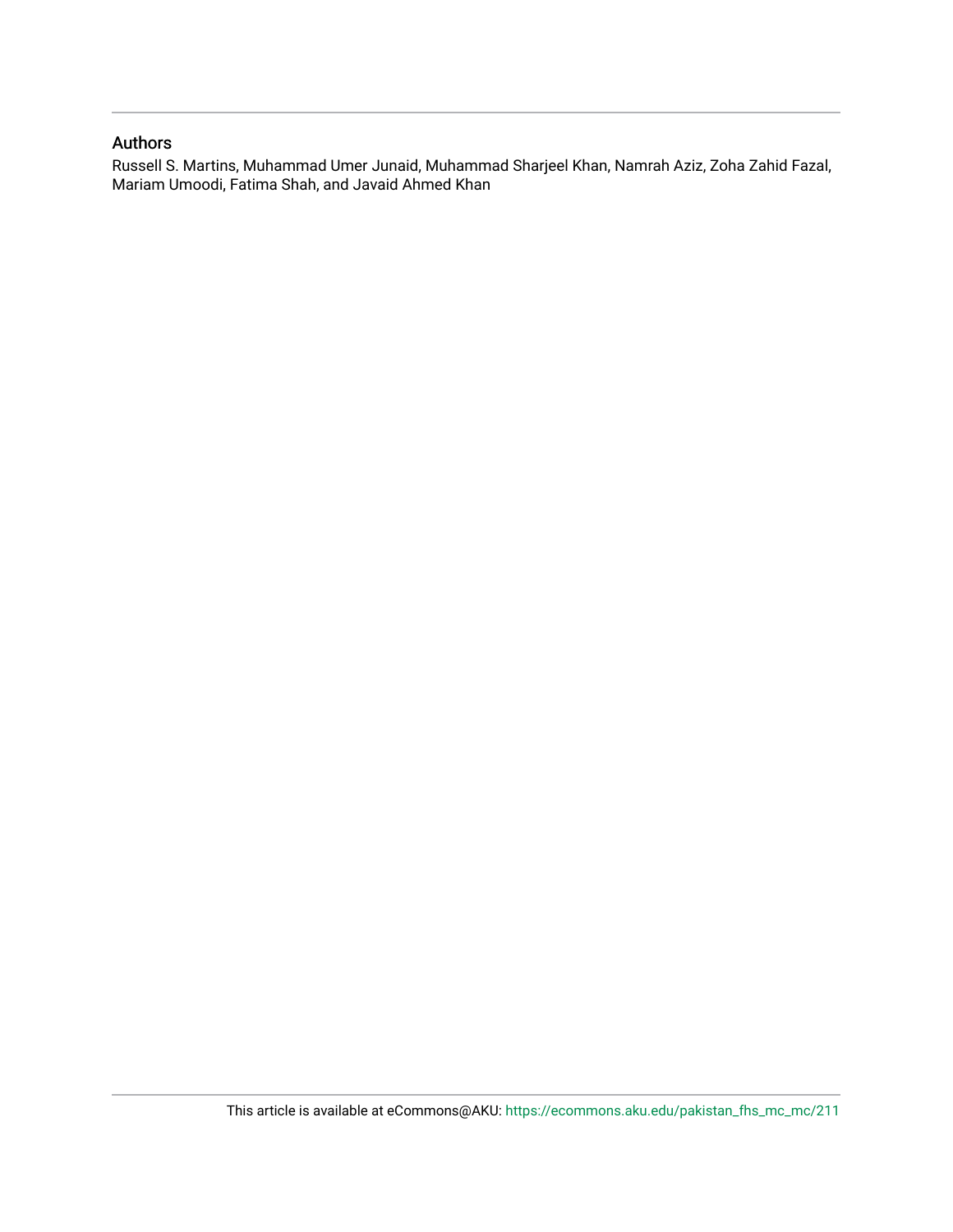## **RESEARCH CHE Open Access**

# Factors motivating smoking cessation: a cross-sectional study in a lower-middleincome country

Russell Seth Martins<sup>1</sup>, Muhammad Umer Junaid<sup>1</sup>, Muhammad Sharjeel Khan<sup>2</sup>, Namrah Aziz<sup>1</sup>, Zoha Zahid Fazal<sup>1</sup> , Mariam Umoodi<sup>3</sup>, Fatima Shah<sup>2</sup> and Javaid Ahmed Khan<sup>4\*</sup>

## Abstract

Introduction: Only one-quarter of smokers in Pakistan attempt to quit smoking, and less than 3% are successful. In the absence of any literature from the country, this study aimed to explore factors motivating and strategies employed in successful smoking cessation attempts in Pakistan, a lower-middle-income country.

Methods: A survey was carried out in Karachi, Pakistan, amongst adult (≥ 18 years) former smokers (individuals who had smoked ≥100 cigarettes in their lifetime but who had successfully quit smoking for > 1 month at the time of survey). Multivariable logistic regression, with number of quit attempts (single vs. multiple) as the dependent variable, was performed while adjusting for age, sex, monthly family income, years smoked, cigarettes/day before quitting, and having suffered from a smoking-related health problem.

Results: Out of 330 former smokers, 50.3% quit successfully on their first attempt with 62.1% quitting "cold turkey". Only 10.9% used a cessation aid (most commonly nicotine replacement therapy: 8.2%). Motivations for quitting included self-health (74.5%), promptings by one's family (43%), and family's health (14.8%). Other social pressures included peer-pressure to quit smoking (31.2%) and social avoidance by non-smokers (22.7%). Successful smoking cessation on one's first attempt was associated with being married (OR: 4.47 [95% CI: 2.32–8.61]), employing an abrupt cessation mode of quitting (4.12 [2.48–6.84]), and telling oneself that one has the willpower to quit (1.68  $[1.04 - 2.71]$ .

Conclusion: In Pakistan, smoking cessation is motivated by concern for self-health and family's health, family's support, and social pressures. Our results lay a comprehensive foundation for the development of smokingcessation interventions tailored to the population of the country.

\* Correspondence: [javaid.khan@aku.edu](mailto:javaid.khan@aku.edu) <sup>4</sup>

<sup>4</sup>Section of Pulmonary and Critical Care Medicine, Department of Medicine, Aga Khan University Hospital, Stadium Road, Karachi 74800, Pakistan Full list of author information is available at the end of the article



**BMC Public Health** 





<sup>©</sup> The Author(s), 2021 **Open Access** This article is licensed under a Creative Commons Attribution 4.0 International License, which permits use, sharing, adaptation, distribution and reproduction in any medium or format, as long as you give appropriate credit to the original author(s) and the source, provide a link to the Creative Commons licence, and indicate if changes were made. The images or other third party material in this article are included in the article's Creative Commons licence, unless indicated otherwise in a credit line to the material. If material is not included in the article's Creative Commons licence and your intended use is not permitted by statutory regulation or exceeds the permitted use, you will need to obtain permission directly from the copyright holder. To view a copy of this licence, visit [http://creativecommons.org/licenses/by/4.0/.](http://creativecommons.org/licenses/by/4.0/) The Creative Commons Public Domain Dedication waiver [\(http://creativecommons.org/publicdomain/zero/1.0/](http://creativecommons.org/publicdomain/zero/1.0/)) applies to the data made available in this article, unless otherwise stated in a credit line to the data.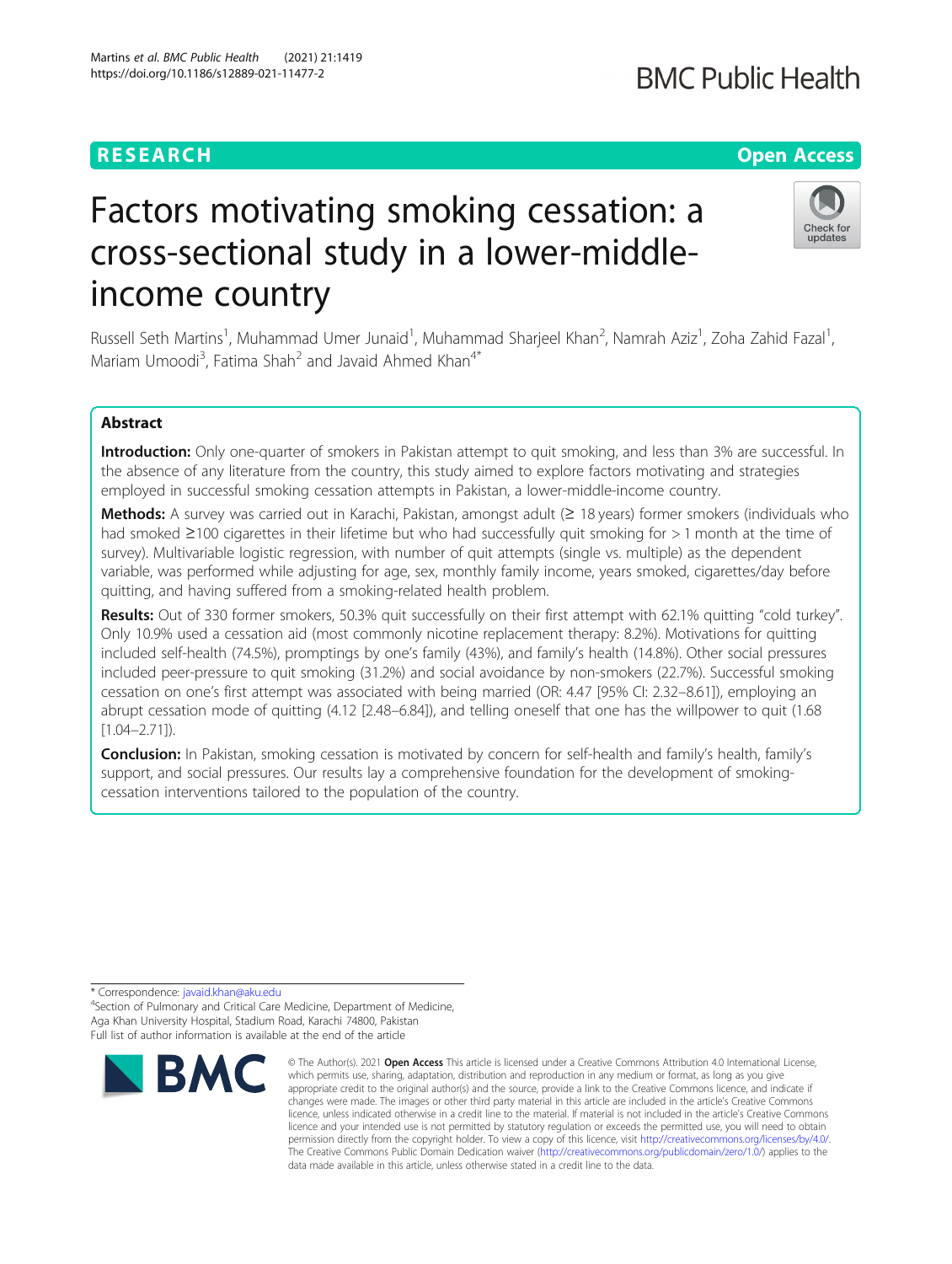Implications: Little is known about the patterns and strategies employed by smokers who are attempting to quit smoking, especially in lower-middle-income countries like Pakistan. Likewise, there are very few smoking cessation programs designed to assist in quitting. Our study will allow for a better understanding of the culture-specific motivating factors and strategies that most contributed to successful quit attempts. Based on these results, evidence based smoking cessation interventions can be developed tailored to the socioeconomic demographic of our country and region, including smoking cessation clinics and public outreach and media campaigns highlighting key elements of successful smoking cessation.

Keywords: Tobacco, Developing countries, Nicotine replacement therapy, Cigarettes, Ex-smokers

## Introduction

Smoking, with an average of 7 million deaths per year, is currently the leading cause of preventable death in the world [[1\]](#page-12-0), and causes a significant burden of oral and other cancers [[2\]](#page-12-0). Literature pertaining to smoking cessation has shown that around two thirds of cigarette smokers are interested in quitting, with more than 50% reporting making a quit attempt in the past year [\[3](#page-12-0)]. However, fewer than one third of smokers who tried to quit used proven cessation methods, with only one in 10 smokers being able to quit successfully [[3\]](#page-12-0). A UK based study showed that one third of quitting attempts were not preplanned and around half of those were made without the use of any support and thus were less likely to be successful [[4\]](#page-12-0). Documented and validated supportbased methods, and thus by extension a plan beforehand, contribute towards the success of any quit attempt [[4\]](#page-12-0).

To facilitate those with the intention to quit smoking, it is imperative to identify factors motivating successful cessation in former smokers and use these to support others' quit attempts [[5\]](#page-12-0). Cessation-aid interventions that are designed according to specific motivations to quit smoking are likely to increase chances of successful cessation [[6](#page-12-0)]. Factors motivating smoking cessation range from internal/individual factors (such as a smokers emotional state and willpower) and external factors (such as advice on why and how to quit from health professionals, environmental smoking restrictions, and expectations about the benefits of quitting) [[7\]](#page-12-0). The importance of internal/individual factors must not be undermined, as they have been shown to affect the efficacy of smoking cessation programs [[7](#page-12-0), [8](#page-12-0)].

While there is extensive literature exploring factors motivating smoking cessation amongst populations in developed countries [\[9](#page-12-0)], such research is scarce from lower-middle-income countries (LMICs) such as Pakistan. Around 19.1% of Pakistan's adult population are tobacco users, with the majority being smokers [\[10](#page-12-0)], and approximately 10% of deaths in Pakistan annually are attributable to smoking [\[11\]](#page-12-0). Apart from devastating consequences on population health, smoking also costs Pakistan approximately Rs. 192 billion (1.37 billion United States Dollars) annually due to costs associated with smoking-associated cancers, respiratory disease, and cardiovascular disease [\[12](#page-12-0)]. However, according to the World Health Organization (WHO) Global Adult Tobacco Survey (GATS), a much lower percentage (24.7%) of smokers in Pakistan make attempts to quit smoking, as compared to other countries (40–50%) [[13](#page-12-0), [14\]](#page-12-0). In addition, the success rates of quit attempts are also lower for smokers in Pakistan (2.6%), as compared to those reported by international literature [[13](#page-12-0)]. Almost half of the smokers attempting to quit did so without assistance (49.2%) and were hence less likely to be successful, with only 9.1% making use of pharmacotherapy and 14.7% of counseling [\[14](#page-12-0)]. The huge gap between the number of smokers attempting to quit and those actually successful highlights the ineffectiveness or absence of adequate motivators of smoking cessation and interventions designed to motivate and support successful cessation attempts in Pakistan  $[15]$  $[15]$  $[15]$ . The GATS survey also found that almost two-thirds (63.9%) of smokers were individuals without any education and around 59.8% were not interested in quitting [[14](#page-12-0)]. This calls into question the benefit of mass media campaigns for smoking cessation, particularly those using a textual medium, in a country where the majority of smokers are illiterate [\[14](#page-12-0)]. In addition, since most smokers in Pakistan belong from lower socioeconomic backgrounds [\[16](#page-12-0)], cessation aids such as pharmacotherapy and counseling may be out of the financial reach of many individuals. Lastly, cultural and religious influences on smoking practices [[17](#page-12-0)] may contribute to cessation patterns that differ from those seen in Western countries.

Although the 2014 GATS survey [\[14](#page-12-0)] provides highly generalizable national-level data regarding the sociodemographic distribution of ex-smokers and their use of cessation aids, it did not explore factors driving cessation itself. This gap in knowledge represents a niche that invites further research. Moreover, though the GATS survey reported that 29.7% of current smokers thought of quitting because of warning labels on cigarette packages [[14\]](#page-12-0), the impact of other public health interventions to promote cessation was largely unexplored. Thus, this study aims to describe factors motivating successful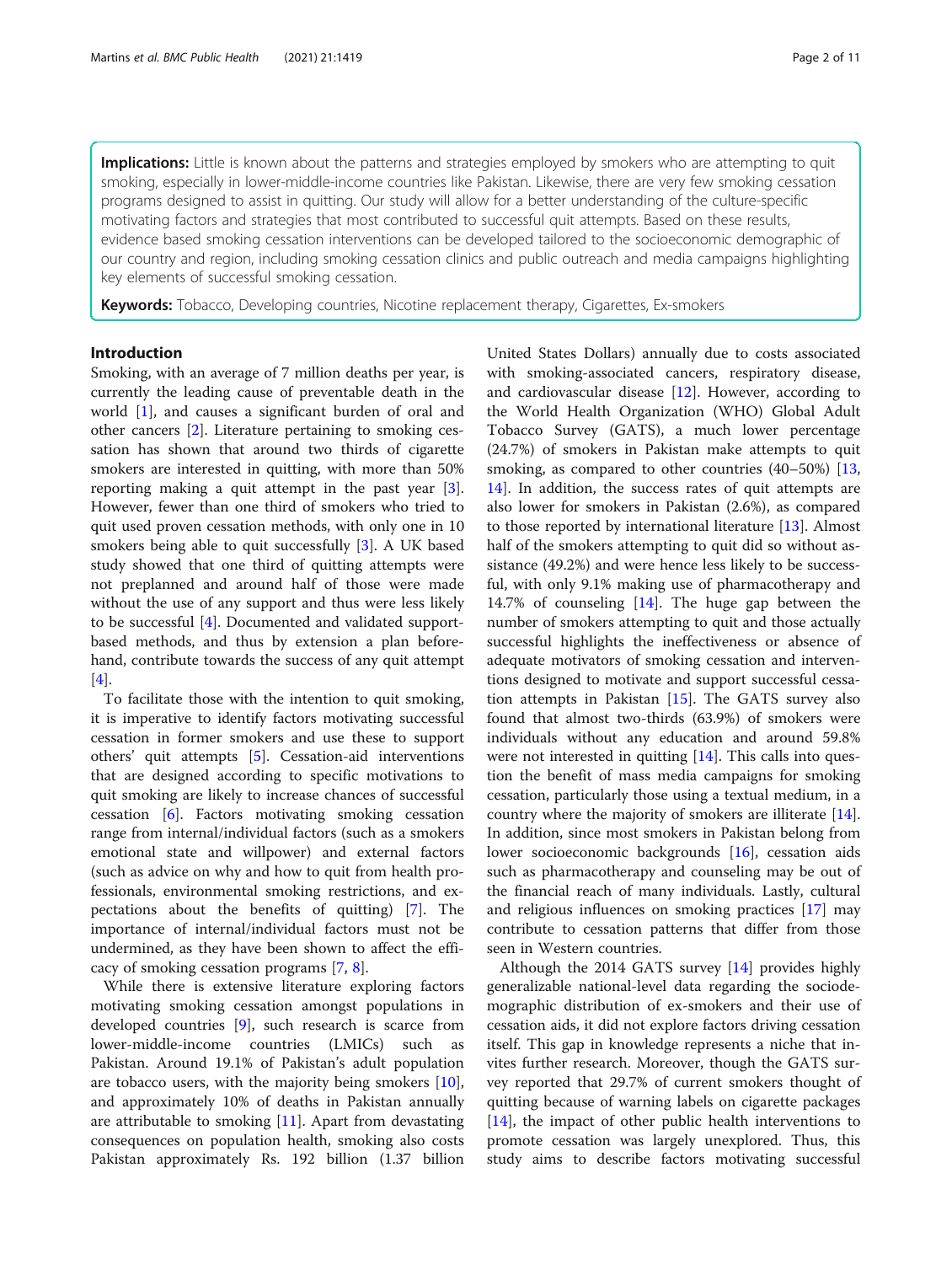smoking cessation attempts in Pakistan, so that these may be incorporated towards the development of smoking cessation interventions that are targeted to the population of the country. In addition, this study also aims to identify motivators and strategies that are associated with successful cessation on one's first attempt. Lastly, our study also reports the perceived usefulness of public health interventions in motivating cessation and resisting relapse amongst ex-smokers.

## Methods

## Study setting and population

This cross-sectional survey was carried out in Karachi, Pakistan, after approval from the institutional review board at the Aga Khan University Hospital (AKUH). The target population for this survey was adult former smokers, who were defined as adult ( $\geq 18$  years) individuals who had smoked at least 100 cigarettes in their lifetime but who had successfully quit smoking at the time of survey [[18\]](#page-12-0). A quit attempt was defined as deliberately stopping smoking for  $> 1$  week, while successful quitting was defined as having deliberately stopped smoking for  $> 1$  month [[18](#page-12-0)]. A quit attempt was categorized as unsuccessful if any smoking relapse  $(≥ 1$  cigarette smoked) took place after a quit attempt.

## Survey characteristics

Data was collected by means of a questionnaire that was available in both English and Urdu, the national language of Pakistan. In the absence of a prior questionnaire suitable for our population, a comprehensive questionnaire was developed using elements from various sources [[9](#page-12-0), [19](#page-12-0), [20](#page-12-0)] in close association with faculty with expertise in tobacco cessation research at the Section of Pulmonary and Critical Care Medicine at AKUH and the University of York. Content validity was assessed by calculating a content validity index (CVI) for relevance and clarity based on the ratings of three subject experts and a biostatistician. A CVI for relevance of 0.92 and for clarity of 0.89 indicated good content validity for the tool. The English questionnaire was then translated to Urdu, which is the national language of Pakistan, by an independent translator fluent in both languages and with experience in questionnaire translation. To ensure face validity, the English and Urdu versions of the survey underwent pilot testing amongst 30 respondents, and any ambiguous questions were subsequently modified as appropriate. The final survey contained the following five sections:

- Demographics and Job Characteristics: Age, sex, marital status, and monthly family income.
- History of Smoking and Smoking Cessation: Age at starting smoking, duration of smoking, number of

quit attempts, cigarettes/day before cessation, time since quitting, age at cessation, difficulty of cessation (5-point Likert Scale consisting of  $5 =$ very difficult;  $4 =$  difficult;  $3 =$  neither difficult nor easy;  $2 = easy$ ; and  $1 = very easy$ ), and perceived self-efficacy in quitting (Question: "Do you believe you have quit definitively? Responses: Yes/ No/Unsure) [[9\]](#page-12-0).

- Strategies Employed in Smoking Cessation: Mode of quitting used in successful attempt (abrupt cessation/cold turkey vs. gradual reduction), use of a cessation aid (checklist of different available cessation aids) [[9\]](#page-12-0), strategies for self-discipline (Yes/ No for each strategy using a checklist)  $[20]$  $[20]$  $[20]$ , strategies for self-distraction from smoking (Yes/No for each strategy using a checklist), and positive reinforcement strategies (Yes/No for each strategy using a checklist) [\[20\]](#page-12-0).
- Factors Motivating Smoking Cessation: Major reasons for quitting smoking (Yes/No for each reason using a checklist), sources of awareness regarding need to quit smoking (Yes/No for each source using a checklist) [[19](#page-12-0)], social factors motivating cessation (Yes/No for each factor using a checklist), factors related to self-image (Yes/No for each factor using a checklist) [[20](#page-12-0)], and existence of smoking-related health problems [[9](#page-12-0)].
- Usefulness of Public Health Interventions in Aiding Smoking Cessation: The helpfulness of public health interventions in motivating cessation and resisting relapse (multiple choice responses: not helpful at all, helpful to a small extent or helpful to a great extent).

The survey was preceded by a consent form (available in both English and Urdu) explaining the nature and scope of the survey. In addition, preliminary screening questions based on current smoking status ensured that current smokers or those who had quit for < 1 month were not allowed to proceed with answering the survey.

## Sample size calculation

Since no published literature reports factors motivating smoking cessation in Pakistan, it was assumed that approximately 75% of former smokers will have quit for health purposes (to protect present or future health), which will be the most common reason. This figure is based on a study by Gallus et al. in 2013 that was conducted amongst 3075 former smokers in a European population [[21](#page-12-0)]. The sample size required for our study was calculated using OpenEpi. Using a 95% confidence level, the minimum required sample size was determined to be 288 adult former smokers.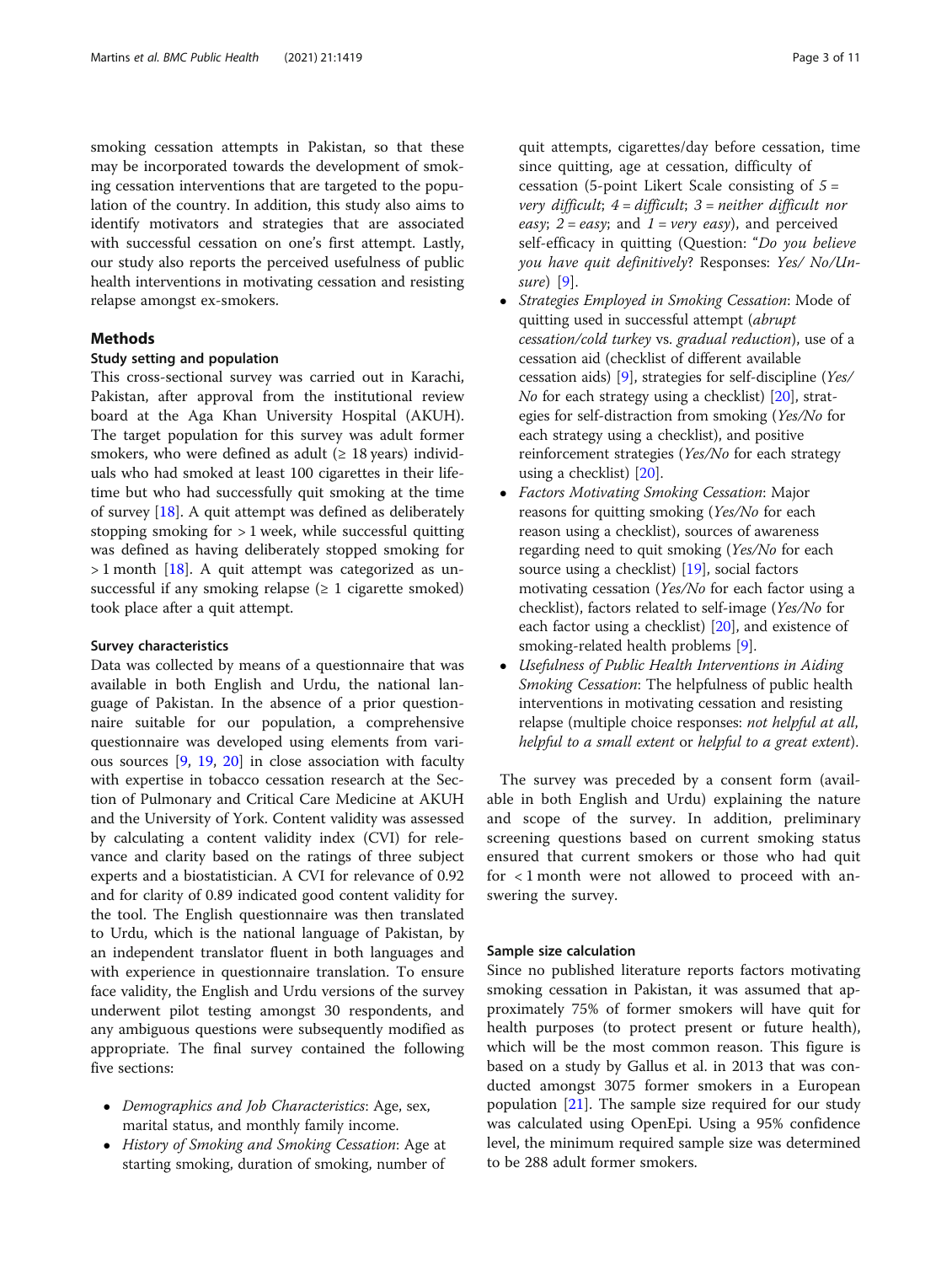## Sampling technique

In order to achieve a representative sample for this study, data collection was conducted on the premises of five tertiary care hospitals (three government-owned and two privately-owned) in Karachi, including AKUH. Nonprobability convenience sampling was used to recruit participants for the survey. Data collectors approached patients' attendants (persons accompanying patients) for participation in the survey. Individuals who had presented to the hospital for reasons pertaining to their own health were not considered for inclusion. Patients' attendants are assumed to be representative of the general population. After initially introducing the study and obtaining consent from the individual, the data collectors screened potential participants according to the inclusion criteria and exclusion criteria. If the individual were suitable for inclusion, an informed consent was obtained. A copy of the consent form was provided to the participant. Next, the data collectors verbally administered the survey in English or Urdu, according to the participant's preference.

## Ethical considerations

To ensure privacy, the interaction of administering the survey took place in the nearest quiet location (empty room) on the hospital premises, according to the participant's comfort. Moreover, to maintain anonymity, the questionnaire did not record respondents' names. There were no risks, immediate benefits, or incentives for participation in the survey.

## Statistical analysis

Statistical analysis was performed using IBM SPSS version 23. Continuous data was presented using mean and standard deviation/ median (interquartile range), and compared using independent sample t-tests/Mann Whitney tests, as appropriate. Categorical data was presented using frequencies and percentages, and compared using chi-squared tests/Fischer's Exact tests. Content validity indices (CVI) were calculated for clarity and relevance based on the ratings of three content experts and a biostatistician. Multivariable logistic regression, age, sex, monthly family income, years smoked, cigarettes/day before quitting, and having suffered from a smokingrelated health problem, was performed with number of quit attempts as the dependent variable (dichotomized as single attempt/successful on first attempt and multiple attempts/one or more unsuccessful attempts before a suc- $\frac{1}{\epsilon}$ <br>cessful attempt). A p-value < 0.05 was considered statisti-<br>cally significant for all analyses cally significant for all analyses.

## Results

A total of 330 former smokers were included, with the majority male (92.7%) and aged between 18 and 30 years (43%) and 31–45 year (27.9%). Monthly family income was < Rs. 25,000 in 49.7% of respondents and > Rs. 75, 000 in 18.2%. The mean age at which respondents at started smoking was 18.05 years, while the mean age at successful quitting was 31.37 years. Around half of the respondents reported having successfully quit smoking in their first attempt (50.3%), while  $17.9\%$  reported  $>6$ quit attempts. Most respondents reported smoking < 10 cigarettes a day (68.2%) at the time they began their successful quit attempt (Table 1).

The majority of respondents reported that they had abruptly stopped smoking (quit "cold turkey"; 62.1%). However, only 36 (10.9%) of respondents reported using a cessation aid during their successful quit attempt. Nicotine replacement therapy was the most common cessation aid used  $(n = 27; 8.2%)$ . Additionally, 3 (0.9%) respondents reported using mint gums, while only 2 (0.6%) reported using pharmacological cessation therapy

|  | Table 1 Respondent demographics and smoking history |  |  |
|--|-----------------------------------------------------|--|--|
|  |                                                     |  |  |

| Variable                              | $N = 330$<br>$n$ (%)/Mean $\pm$ SD |
|---------------------------------------|------------------------------------|
| Age Groups                            |                                    |
| 18-30 Years                           | 142 (43.0)                         |
| 31-45 Years                           | 92 (27.9)                          |
| 46-60 Years                           | 70 (21.2)                          |
| > 60 Years                            | 26 (7.9)                           |
| Sex                                   |                                    |
| Male                                  | 306 (92.7)                         |
| Female                                | 24(7.3)                            |
| <b>Marital Status</b>                 |                                    |
| Married                               | 190 (57.6)                         |
| <b>Unmarried</b>                      | 140 (42.4)                         |
| <b>Monthly Family Income</b>          |                                    |
| $<$ Rs. 25,000                        | 164 (49.7)                         |
| Rs. 25,000-Rs. 50,000                 | 48 (14.5)                          |
| Rs. 50,000-Rs. 75,000                 | 58 (17.6)                          |
| $>$ Rs. 75,000                        | 60 (18.2)                          |
| Age at Starting (years)               | $18.05 \pm 3.79$                   |
| <b>Number of Quit Attempts</b>        |                                    |
| 1 Attempts                            | 166 (50.3)                         |
| 2-5 Attempts                          | 105 (31.8)                         |
| > 6 Attempts                          | 59 (17.9)                          |
| <b>Cigarettes/day before Quitting</b> |                                    |
| < 10 Cigarettes                       | 225 (68.2)                         |
| $\geq$ 10 Cigarettes                  | 105 (31.8)                         |
| Age at Quitting (years)               | $31.37 \pm 10.77$                  |
| Duration of Smoking (years)           | $13.32 \pm 10.55$                  |
| <b>Time Since Quitting (years)</b>    | $7.50 \pm 8.04$                    |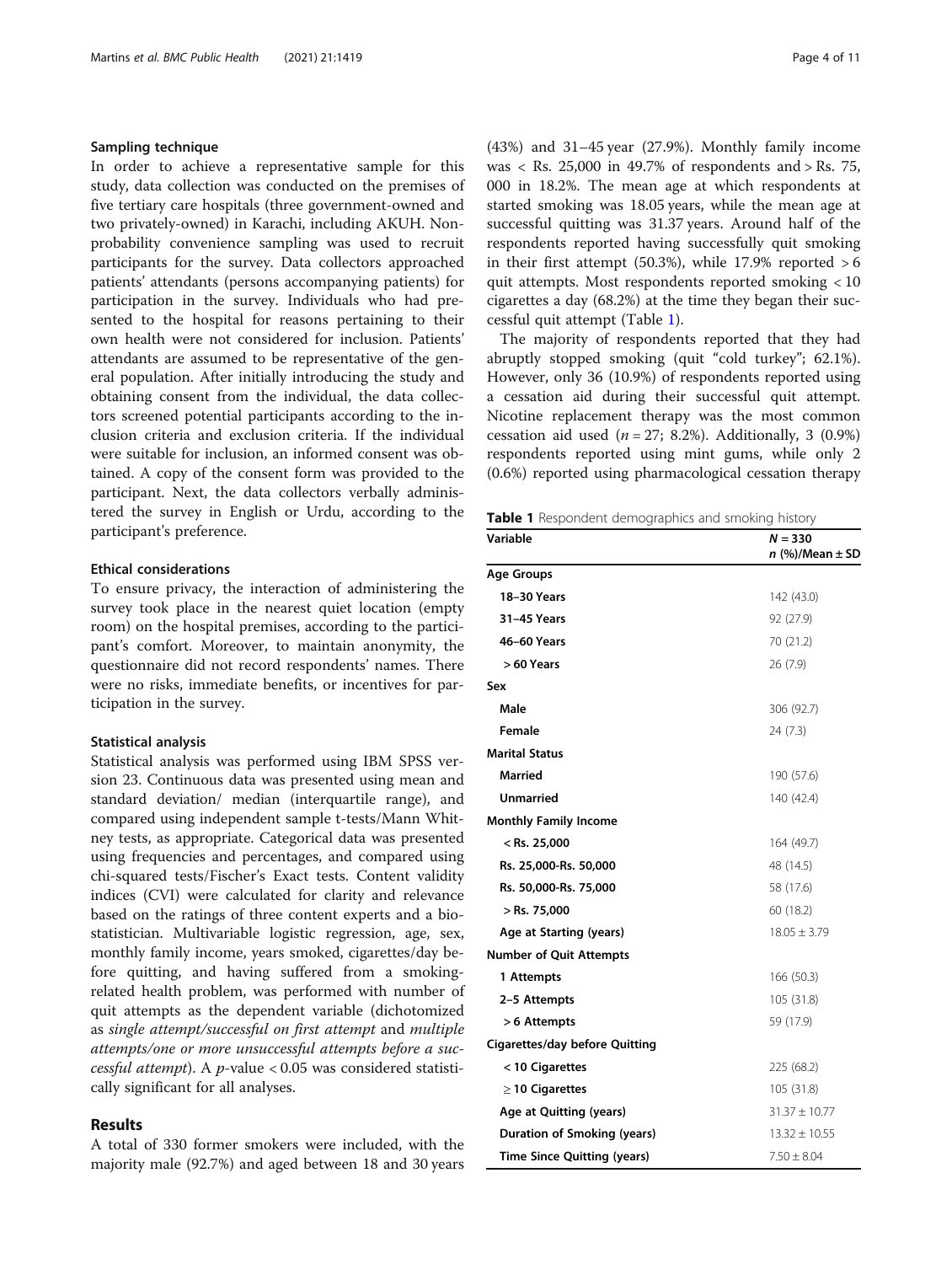and 1 (0.3%) reported having attended psychotherapy/ counselling sessions for smoking cessation. Respondents also reported avoiding social company that encouraged smoking (46.4%), as well as triggers that caused an urge to smoke (28.5%). The majority of respondents believed that they had quit smoking definitively (83.9%), although the majority felt that giving up smoking was very difficult/difficult (63.9%). Respondents reported using a variety of ways to discipline or distract themselves when they felt the urge to

Table 2 Quitting strategies

The most frequently reported reason for quitting smoking was to improve or protect one's own health (74.5%), which also served to justify our earlier estimate of 75% for sample size calculation. Other common rea-

sons included promptings by one's family (43%), and to improve/protect the health of family members (14.8%). 38.8% of respondents reported suffering from a smoking-related health problem (38.8%). Common

smoke, as well as various positive reinforcement strat-

egies to aid cessation (Table 2).

| Variable                                                                             | $N = 330$<br>n(%) |
|--------------------------------------------------------------------------------------|-------------------|
| What mode of quitting did you primarily use when you successfully quit smoking?      |                   |
| <b>Abrupt Cessation/Cold Turkey</b>                                                  | 205 (62.1)        |
| <b>Gradual Reduction</b>                                                             | 125 (37.9)        |
| <b>Cessation Aid Used</b>                                                            | 36 (10.9)         |
| <b>Smoking and Self-Discipline</b>                                                   |                   |
| "I told myself that it is a matter of my own choice to smoke or not"                 | 168 (50.9)        |
| "I told myself that I have the willpower with me to quit"                            | 128 (38.8)        |
| "I told myself that if I try hard enough, I can resist the urge to smoke"            | 68 (20.6)         |
| "I made self-promises not to smoke"                                                  | 58 (17.6)         |
| How did you distract yourself from smoking when you felt the urge to smoke?          |                   |
| <b>Consciously Diverting Thoughts to Other Matters</b>                               | 123 (37.3)        |
| Tried to Keep Hands/Fingers Occupied                                                 | 114 (34.5)        |
| <b>Engaged in Work</b>                                                               | 95 (28.8)         |
| <b>Engaged in Physical Exercise</b>                                                  | 87 (26.4)         |
| <b>Engaged in Hobbies</b>                                                            | 72 (21.8)         |
| <b>Positive Reinforcement Strategies</b>                                             |                   |
| "I expected rewards from others when I successfully resisted the urge to smoke"      | 78 (23.6)         |
| "I received rewards from others when I successfully resisted the urge to smoke"      | 63 (19.1)         |
| "Others tried to make me feel good about myself when I resisted the urge to smoke"   | 19(5.8)           |
| "I rewarded myself when I successfully resisted the urge to smoke"                   | 16(4.8)           |
| Did you avoid triggers causing the urge to smoke (such as a favorite sofa/location)? | 94 (28.5)         |
| Did you avoid social company that encouraged you to smoke?                           | 153 (46.4)        |
| Do you believe you have quit definitively?                                           |                   |
| Yes                                                                                  | 277 (83.9)        |
| No                                                                                   | 13(3.9)           |
| <b>Unsure</b>                                                                        | 40 (12.1)         |
| How difficult was it to give up smoking?                                             |                   |
| Very Difficult/Difficult                                                             | 211 (63.9)        |
| <b>Neither Difficult nor Easy</b>                                                    | 69 (20.9)         |
| Very Easy/Easy                                                                       | 50 (15.2)         |
| How frequently do you think about taking up smoking again?                           |                   |
| <b>Never</b>                                                                         | 207 (62.7)        |
| <b>Sometimes</b>                                                                     | 97 (29.4)         |
| Often                                                                                | 26 (7.9)          |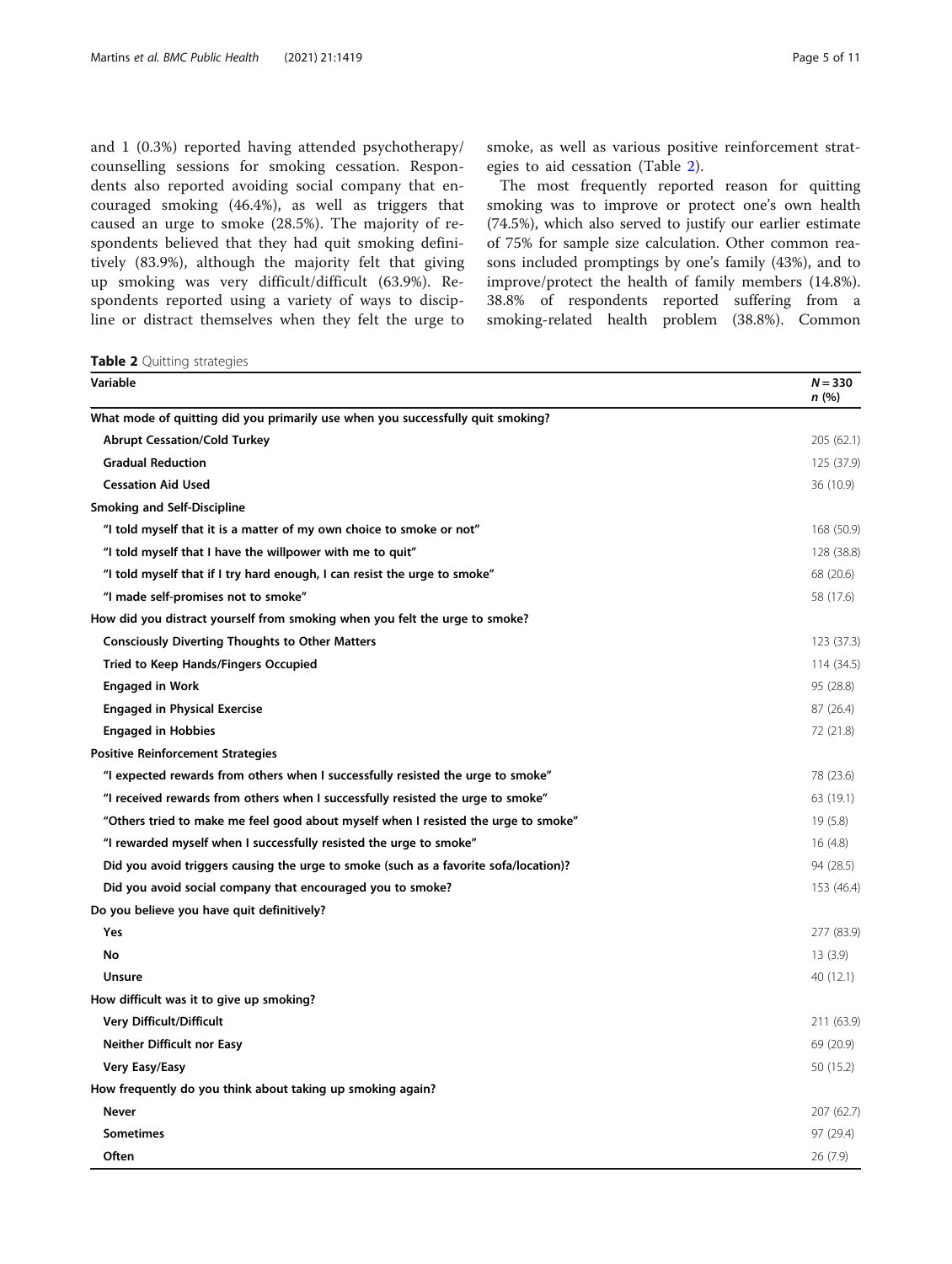sources of awareness regarding the need to quit smoking included family/friends/colleagues (37.6%), doctors (24.8%) and social media/online platforms (20.6%). Certain social pressures to quit smoking, such as peerpressure to quit smoking (31.2%) and social avoidance by non-smokers (22.7%), were also reported. Respondents also reported having felt the need to give up smoking to be content with themselves (33.3%) and having felt upset whenever they felt the urge to smoke (30.9%). The various factors that encouraged smoking cessation are shown in Table 3.

The majority of respondents felt that anti-smoking public health interventions were not helpful at all. Consumer warnings on cigarette packs (4.5%), increased prices/taxes on cigarettes (4.5%), and smoke-free public recreational places (4.2%) were most commonly reported to be helpful to a great extent in motivating cessation. Similarly, increased prices/taxes on cigarettes (4.8%) and consumer warnings on cigarette packs (4.2%) were most frequently reported to be help to a great extent in resisting relapse (Table [4\)](#page-8-0).

Table 3 Factors encouraging smoking cessation

On multivariable logistic regression (Table [5\)](#page-9-0), successful smoking cessation on one's first attempt was associated with being married (OR: 4.47 [95% CI: 2.32–8.61]), employing an abrupt cessation mode of quitting (4.12 [2.48–6.84]), the belief that smoking contradicted ones view of being caring and responsible (2.69 [1.52–4.77]), telling oneself that one has the willpower to quit (1.68 [1.04–2.71]), telling oneself that one can resist the urge to smoke if one tries hard enough (2.65 [1.45–4.84]), and consciously diverting ones thoughts to other matters when faced by the urge to smoke (2.22 [1.35–3.65]). Use of a cessation aid (0.20 [0.08–0.48]) and reporting family's promptings as a major reason for quitting smoking (0.51 [0.32–0.82]) were inversely associated with successful cessation on first attempt (i.e., associated with one or more failed quit attempts before a successful attempt).

## **Discussion**

This study was conducted to explore factors associated with successful smoking cessation in former smokers in

| Variable                                                           | $N = 330$<br>n(%) |
|--------------------------------------------------------------------|-------------------|
| <b>Major Reasons for Quitting Smoking</b>                          |                   |
| To Improve/Protect Own Health                                      | 246 (74.5)        |
| <b>Family's Promptings</b>                                         | 142 (43.0)        |
| To Improve/Protect Health of Family Member(s)                      | 49 (14.8)         |
| <b>To Save Money</b>                                               | 48 (14.5)         |
| <b>Doctors' Promptings</b>                                         | 43 (13.0)         |
| <b>Friends' Promptings</b>                                         | 29 (8.8)          |
| Source of Awareness Regarding Need to Quit Smoking                 |                   |
| <b>Family/Friends/Colleagues</b>                                   | 124 (37.6)        |
| <b>Doctors</b>                                                     | 82 (24.8)         |
| <b>Social Media/Online Platforms</b>                               | 68 (20.6)         |
| <b>News/Magazine Articles</b>                                      | 43 (13.0)         |
| <b>Television Advertisements/Shows</b>                             | 34 (10.3)         |
| Social Cues/Pressures to Quit Smoking                              |                   |
| Peer-Pressure to Quit Smoking                                      | 103 (31.2)        |
| Social Avoidance by Non-Smoker(s)                                  | 75 (22.7)         |
| Non-Smokers Asserting Rights to Smokeless Public Spaces            | 30(9.1)           |
| "No-Smoking" Signs                                                 | 29 (8.8)          |
| Separate "Smokers" Areas in Public Spaces                          | 16(4.8)           |
| Suffered/Suffering from a Smoking-related Health Problem           | 128 (38.8)        |
| <b>Smoking and Self-Image</b>                                      |                   |
| "To be content with myself, I needed to give up smoking"           | 110 (33.3)        |
| "I would feel upset with myself whenever I felt the urge to smoke" | 102 (30.9)        |
| "My dependency made me feel disappointed in myself"                | 98 (29.7)         |
| "Smoking contradicted my view of myself as caring and responsible" | 75 (22.7)         |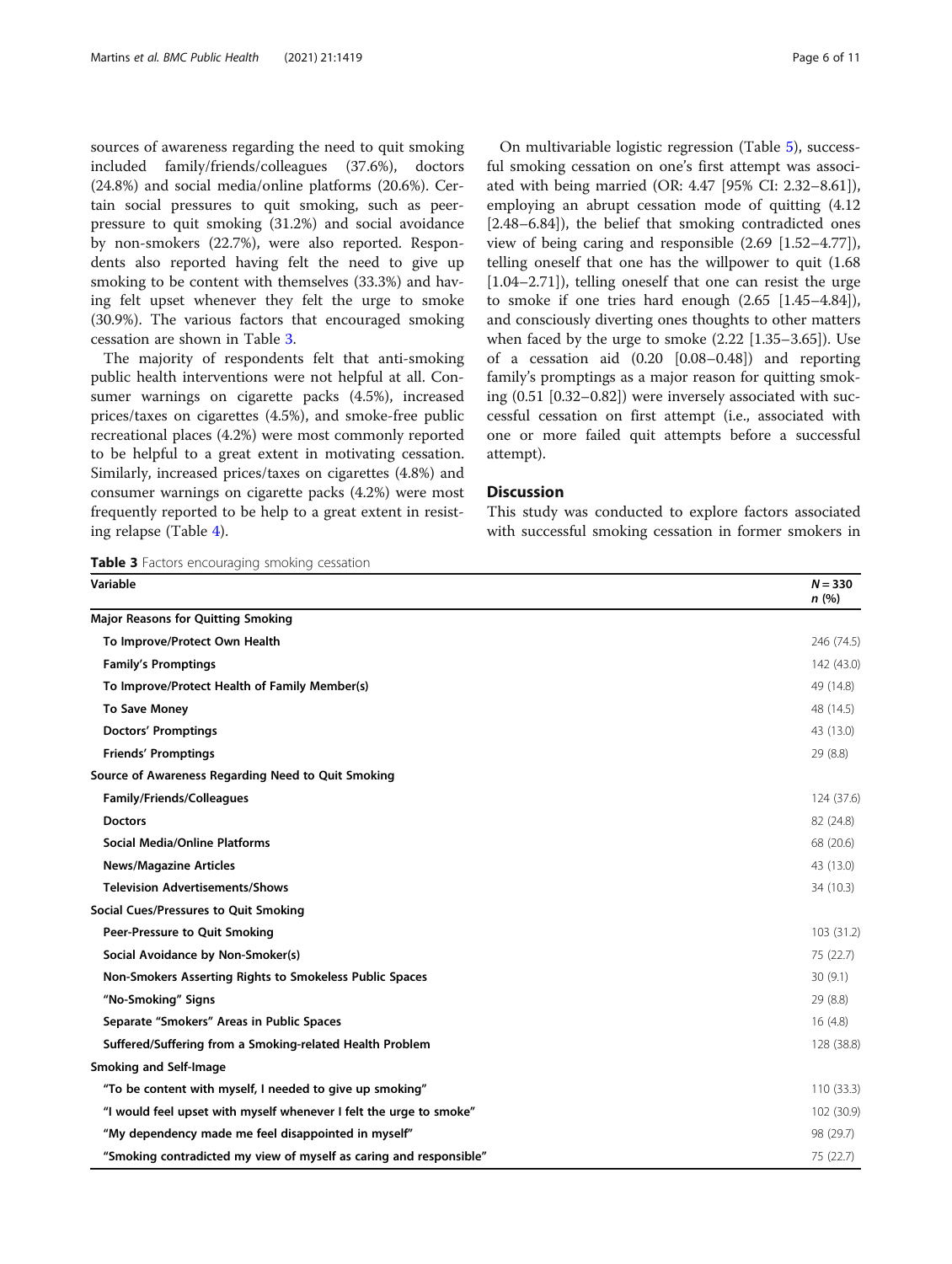| To what extent were the following Public Health Interventions helpful in motivating cessation and<br>resisting relapse? <sup>a</sup> | Motivating<br>Cessation<br>$N = 330$<br>n(%) | Resisting<br>Relapse<br>$N = 330$<br>n(%) |
|--------------------------------------------------------------------------------------------------------------------------------------|----------------------------------------------|-------------------------------------------|
| <b>Government Mass Media Anti-Smoking Campaigns</b>                                                                                  |                                              |                                           |
| Not Helpful At All                                                                                                                   | 249 (75.5)                                   | 264 (80.0)                                |
| <b>Helpful to a Small Extent</b>                                                                                                     | 80 (24.2)                                    | 65 (19.7)                                 |
| Private Sector Mass Media Anti-Smoking Campaigns                                                                                     |                                              |                                           |
| Not Helpful At All                                                                                                                   | 254 (77.0)                                   | 251 (76.1)                                |
| <b>Helpful to a Small Extent</b>                                                                                                     | 76 (23.0)                                    | 79 (23.9)                                 |
| <b>Anti-Smoking Advertisements</b>                                                                                                   |                                              |                                           |
| Not Helpful At All                                                                                                                   | 249 (75.5)                                   | 248 (75.2)                                |
| <b>Helpful to a Small Extent</b>                                                                                                     | 80 (24.2)                                    | 78 (23.6)                                 |
| <b>Decreased Cigarette/Tobacco Company Advertisements</b>                                                                            |                                              |                                           |
| Not Helpful At All                                                                                                                   | 247 (74.8)                                   | 254 (76.4)                                |
| <b>Helpful to a Small Extent</b>                                                                                                     | 83 (25.2)                                    | 76 (23.0)                                 |
| <b>Consumer Warnings on Cigarette Packs</b>                                                                                          |                                              |                                           |
| Not Helpful At All                                                                                                                   | 228 (69.1)                                   | 229 (69.4)                                |
| <b>Helpful to a Small Extent</b>                                                                                                     | 87 (26.4)                                    | 87 (26.4)                                 |
| <b>Health Warnings Preceding/During Films</b>                                                                                        |                                              |                                           |
| Not Helpful At All                                                                                                                   | 262 (79.4)                                   | 265 (80.3)                                |
| <b>Helpful to a Small Extent</b>                                                                                                     | 60 (18.2)                                    | 57 (17.3)                                 |
| <b>Increasing Prices/Taxes on Cigarettes</b>                                                                                         |                                              |                                           |
| Not Helpful At All                                                                                                                   | 221 (67.0)                                   | 221 (67.0)                                |
| <b>Helpful to a Small Extent</b>                                                                                                     | 94 (28.5)                                    | 93 (28.2)                                 |
| <b>Smoke-Free Public Recreational Spaces</b>                                                                                         |                                              |                                           |
| Not Helpful At All                                                                                                                   | 250 (75.8)                                   | 252 (76.4)                                |
| <b>Helpful to a Small Extent</b>                                                                                                     | 66 (20.0)                                    | 78 (23.6)                                 |
| <b>Smoke-Free Workplaces</b>                                                                                                         |                                              |                                           |
| Not Helpful At All                                                                                                                   | 237 (71.8)                                   | 234 (70.9)                                |
| <b>Helpful to a Small Extent</b>                                                                                                     | 92 (28.2)                                    | 96 (29.1)                                 |
| No-Smoking Signs in Public Places                                                                                                    |                                              |                                           |
| Not Helpful At All                                                                                                                   | 265 (80.3)                                   | 258 (78.2)                                |
| <b>Helpful to a Small Extent</b>                                                                                                     | 65 (19.7)                                    | 72 (21.8)                                 |

<span id="page-8-0"></span>Table 4 Usefulness of Public Health interventions in Motivating Smoking Cessation and Resisting Relapse

 $a$  Responses in "Helpful to a Great Extent" not shown (< 5% of responses)

Pakistan, a lower-middle-income country (LMIC) in South Asia. Our study identified personal health, promptings from one's family, and one's family's health, as the most important motivating factors. Social pressures to quit smoking included peer-pressure to quit and social avoidance by non-smokers. Lastly, successful cessation on one's first quit attempt was associated with being married, quitting cold turkey, having a negative self-image of oneself due to smoking, and having strong willpower to quit.

The commonest reasons for quitting smoking were to improve/protect own health (74.5%), family's promptings (43%), to improve/protect the health of family members (14.8%), and to save money (14.5%). Respondents reported receiving awareness regarding the need to quit smoking most commonly from their family, friends, and colleagues (37.6%). Moreover, social pressures, such as peer-pressure to quit smoking (31.2%), social avoidance by non-smokers (22.7%), and non-smokers asserting rights to smokeless public spaces (9.1%), were also major deterrents. Studies from the United States, Poland and France have demonstrated similar results, with health concerns, discouragement of smoking at home, and the high cost of cigarettes being important deterrents [[22](#page-12-0)– [24\]](#page-12-0). In addition, social pressure, such as having a smokefree social network that pressurizes towards cessation,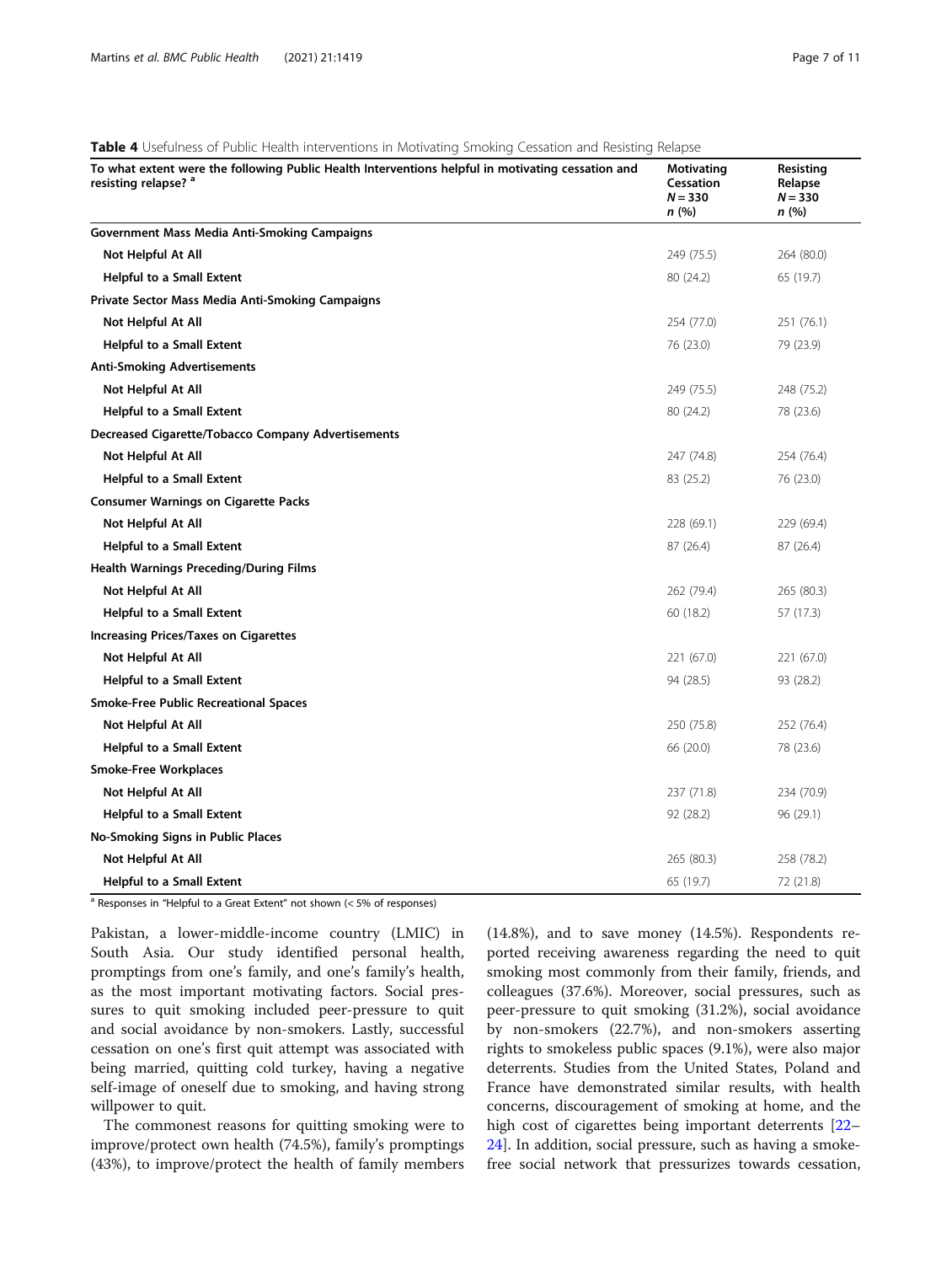## <span id="page-9-0"></span>Table 5 Logistic Regression with Single Attempt at Quitting/ Successful on First Attempt

| Variable                                                                  | <b>Successful on First Attempt</b> |         | <b>Successful on First Attempt</b>        |         |
|---------------------------------------------------------------------------|------------------------------------|---------|-------------------------------------------|---------|
|                                                                           | Crude OR [95% CI] P-Value          |         | Adjusted <sup>a</sup> OR [95% CI] P-Value |         |
| <b>Age Groups</b>                                                         |                                    |         |                                           |         |
| 18-30 Years                                                               | Reference                          |         | Reference                                 |         |
| 31-45 Years                                                               | 2.54 (1.48-4.37)                   | 0.001   | $0.39(0.12 - 1.26)$                       | 0.115   |
| 46-60 Years                                                               | 1.67 (0.94-2.98)                   | 0.081   | $1.23(0.44 - 3.44)$                       | 0.699   |
| > 60 Years                                                                | $1.74(0.75 - 4.03)$                | 0.197   | $0.78(0.28 - 2.16)$                       | 0.628   |
| Sex                                                                       |                                    |         |                                           |         |
| Male                                                                      | $1.76(0.75 - 4.14)$                | 0.197   | $1.28(0.52 - 3.18)$                       | 0.593   |
| Female                                                                    | Reference                          |         | Reference                                 |         |
| <b>Monthly Family Income</b>                                              |                                    |         |                                           |         |
| $<$ Rs. 25,000                                                            | Reference                          |         | Reference                                 |         |
| Rs. 25,000-Rs. 50,000                                                     | $0.73$ $(0.38 - 1.40)$             | 0.347   | $0.62$ $(0.32 - 1.23)$                    | 0.172   |
| Rs. 50,000-Rs. 75,000                                                     | 1.03 (0.56-1.87)                   | 0.936   | $0.75(0.37 - 1.53)$                       | 0.426   |
| $>$ Rs. 75,000                                                            | $1.54(0.84 - 2.80)$                | 0.161   | $1.35(0.69 - 2.66)$                       | 0.384   |
| <b>Cigarettes/day before Quitting</b>                                     |                                    |         |                                           |         |
| < 10 Cigarettes                                                           | Reference                          |         | Reference                                 |         |
| $\geq$ 10 Cigarettes                                                      | $0.90(0.57 - 1.44)$                | 0.667   | $0.753$ $(0.455 - 1.246)$                 | 0.270   |
| Duration of Smoking (years)                                               | $1.01(0.99 - 1.03)$                | 0.310   | $0.98(0.95 - 1.02)$                       | 0.336   |
| Suffered/Suffering from a Smoking-related Health Problem                  | $1.20(0.77 - 1.87)$                | 0.415   | $0.92(0.53 - 1.61)$                       | 0.777   |
| <b>Marital Status</b>                                                     |                                    |         |                                           |         |
| <b>Married</b>                                                            | 2.82 [1.89-4.44]                   |         | $< 0.001$ 4.47 [2.32-8.61]                | 0.001   |
| <b>Unmarried</b>                                                          | Reference                          |         | Reference                                 |         |
| Mode of Quitting for Successful Attempt                                   |                                    |         |                                           |         |
| <b>Abrupt Cessation/Cold Turkey</b>                                       | 3.81 [2.37-6.12]                   |         | $< 0.001$ 4.12 [2.48-6.84]                | < 0.001 |
| <b>Gradual Reduction</b>                                                  | Reference                          |         | Reference                                 |         |
| <b>Cessation Aid Used</b>                                                 | $0.26$ [0.16-0.42]                 | < 0.001 | $0.20$ [0.08-0.48]                        | < 0.001 |
| <b>Major Reasons for Quitting Smoking</b>                                 |                                    |         |                                           |         |
| To Improve/Protect Own Health                                             | 1.23 [0.75-2.02]                   | 0.411   | 1.17 [0.66-2.07]                          | 0.584   |
| <b>Family's Promptings</b>                                                | $0.57$ [0.36-0.88]                 | 0.011   | $0.51$ [0.32-0.82]                        | 0.005   |
| To Improve/Protect Health of Family Member                                | $1.68$ $[0.91 - 3.13]$             | 0.100   | 1.53 [0.69-3.39]                          | 0.291   |
| <b>To Save Money</b>                                                      | $0.81$ $[0.44 - 1.50]$             | 0.503   | $0.90$ $[0.45 - 1.79]$                    | 0.766   |
| <b>Doctors' Promptings</b>                                                | 0.94 [0.49-1.78]                   | 0.837   | $0.70$ $[0.34 - 1.43]$                    | 0.325   |
| <b>Friends' Promptings</b>                                                | 0.49 [0.22-1.09]                   | 0.079   | $0.45$ $[0.20 - 1.04]$                    | 0.063   |
| <b>Smoking and Self-Image</b>                                             |                                    |         |                                           |         |
| "To be content with myself, I needed to give up smoking"                  | 1.22 [0.77-1.93]                   | 0.392   | 1.35 [0.84-2.19]                          | 0.217   |
| "I would feel upset with myself whenever I felt the urge to smoke"        | $0.88$ $[0.55 - 1.40]$             | 0.582   | $0.82$ [0.49-1.37]                        | 0.451   |
| "My dependency made me feel disappointed in myself"                       | $0.88$ $[0.55 - 1.40]$             | 0.580   | $0.85$ [0.52-1.40]                        | 0.526   |
| "Smoking contradicted my view of myself as caring and responsible"        | 2.59 [1.50-4.46]                   | 0.001   | 2.69 [1.52-4.77]                          | 0.001   |
| <b>Smoking and Self-Discipline</b>                                        |                                    |         |                                           |         |
| "I told myself that it is a matter of my own choice to smoke or not"      | 1.44 [0.93-2.22]                   | 0.099   | 1.57 [0.99-2.48]                          | 0.053   |
| "I told myself that I have the willpower within me to quit"               | $1.64$ [1.05-2.56]                 | 0.030   | 1.68 [1.04-2.71]                          | 0.034   |
| "I told myself that if I try hard enough, I can resist the urge to smoke" | 2.47 [1.41-4.35]                   | 0.002   | 2.65 [1.45-4.84]                          | 0.002   |
| "I made self-promises not to smoke"                                       | $0.91$ $[0.51 - 1.60]$             | 0.734   | 1.08 [0.59-2.00]                          | 0.800   |
|                                                                           |                                    |         |                                           |         |

How did you distract yourself when you felt the urge to smoke?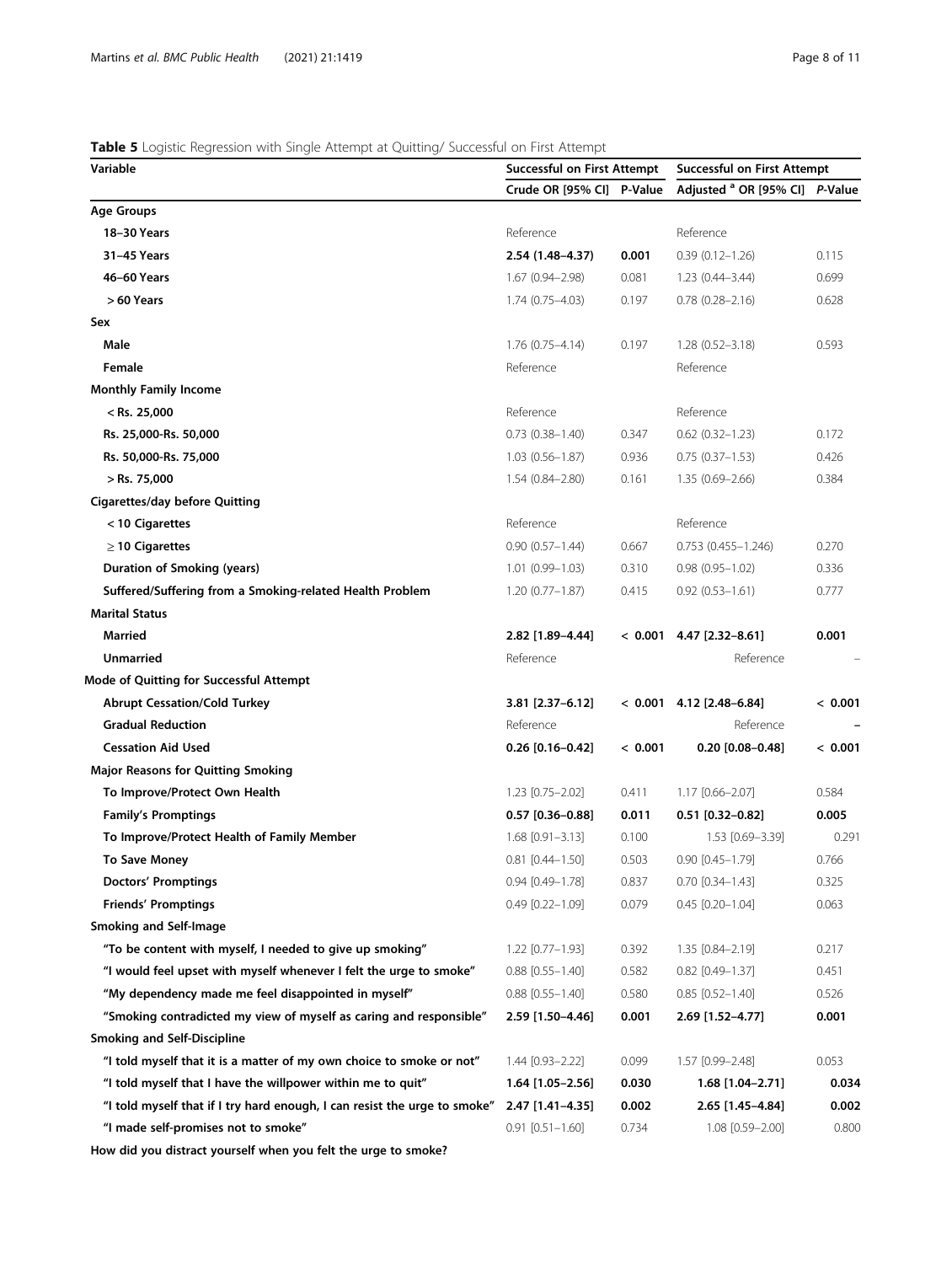|  | Table 5 Logistic Regression with Single Attempt at Quitting/ Successful on First Attempt (Continued) |  |  |  |
|--|------------------------------------------------------------------------------------------------------|--|--|--|
|  |                                                                                                      |  |  |  |

| Variable                                        | <b>Successful on First Attempt</b> | <b>Successful on First Attempt</b> |                                   |         |
|-------------------------------------------------|------------------------------------|------------------------------------|-----------------------------------|---------|
|                                                 | Crude OR [95% CI] P-Value          |                                    | Adjusted <sup>a</sup> OR [95% CI] | P-Value |
| Consciously diverting thoughts to other matters | 2.10 [1.33-3.32]                   | 0.001                              | 2.22 [1.35-3.65]                  | 0.002   |
| <b>Tried to Keep Hands/Fingers Occupied</b>     | $0.75$ $[0.48 - 1.18]$             | 0.216                              | $0.69$ $[0.43 - 1.11]$            | 0.127   |
| <b>Engaged in Work</b>                          | 1.36 [0.84-2.20]                   | 0.206                              | 1.20 [0.73-1.99]                  | 0.472   |
| <b>Engaged in Physical Exercise</b>             | $0.61$ $[0.37 - 1.01]$             | 0.053                              | $0.65$ $[0.38 - 1.09]$            | 0.103   |
| <b>Engaged in Hobbies</b>                       | $0.99$ $[0.58 - 1.66]$             | 0.954                              | 1.07 [0.62-1.87]                  | 0.803   |

a adjusted for age, sex, monthly family income, years smoked, cigarettes/day before quitting, suffered from a smoking-related health problem

has also been found to be a strong motivator of cessation across different populations [\[23](#page-12-0)–[25\]](#page-12-0). It is interesting that promptings by doctors were reported as being a reason for quitting by only 13% of respondents, and only one quarter (24.8%) of respondents received cessationrelated awareness from their doctors. A study from the United Kingdom revealed that most patients were skeptical about doctors smoking cessation advice, which was often generic and of a preaching nature, and suggested that doctors should practice a more personalized approach to cessation counseling [\[26](#page-12-0)].

Around half (50.3%) of the respondents in our study reported quitting successfully on their first attempt, while the remaining reported needing 2–5 attempts (31.8%) and > 6 attempts (17.9%). These findings are in great contrast with what is usually suggested by smoking cessation programs. These vary from 8 to 14 attempts, as suggested by The American Cancer Society, the Australian Cancer Council, and the Centers for Disease Control [\[27](#page-12-0)–[29](#page-12-0)]. However, there is some literature that aligns with our findings, as it has been suggested that though the number of quit attempts may be quite high on average, between 40 and 52% may be successful on their first serious attempt [\[30,](#page-12-0) [31\]](#page-12-0).

On multivariable regression, successful cessation on first attempt was associated with being married, quitting cold turkey, having a negative self-image on oneself because of being a smoker, telling oneself they have the willpower to resist the urge to smoke and quit definitively, and consciously diverting one's thoughts to distract oneself from smoking. While the concept of willpower has been debated for a long time for its actual contribution to smoking cessation [[32\]](#page-12-0), it has been demonstrated to be an important factor in Pakistan previously [[13\]](#page-12-0). Moreover, personal willpower is an essential feature of the "5A's" model in "Treating Tobacco Use and Dependence" [[33\]](#page-12-0), of which the first three A's build towards willingness to quit and the last two A's facilitate those willing to quit to take the final decision to quit. This concept of personal willpower being an important factor in single-attempt cessation is strengthened by how family's promptings as a major reason for cessation was negatively associated with single-attempt cessation in our study. This suggests how personal motivation that arises from within the individual is more likely to lead to successful cessation than when it arises externally. Additionally, quitting cold turkey has been recommended as more successful in smoking cessation, as compared to gradually tapering off cigarette use  $[34]$  $[34]$ . Interestingly in our study, use of a smoking cessation aid was negatively associated with quitting on the first attempt, a finding corroborated by a survey by Manis et al. in Switzerland [\[35](#page-12-0)]. With regards to self-image, while having a negative selfimage due to one's addiction may cause distress to the smoker  $[36]$  $[36]$ , it can also function as a powerful motivator to quit smoking as it negates the perceived benefits of smoking [[37\]](#page-12-0). Lastly, being with a spouse or partner who is a non-smoker, a former smoker, or who encourages and motivates quitting, is associated with a greater likelihood of success on cessation attempts [\[38](#page-12-0)–[40](#page-12-0)].

Self-distraction by consciously diverting one's thoughts to other matters (37.3%), trying to keep one's hands and fingers occupied (34.5%), and engaging in work (28.8%), were useful strategies reportedly used by respondents. Moreover, consciously diverting one's thoughts to other matters was significantly associated with single-attempt cessation on multivariable regression. These are encouraging findings, as they are simple yet effective. More technological methods of distraction, such as mobile phone applications and games [\[41,](#page-12-0) [42](#page-12-0)], that have been piloted in the setting of developed countries may not be feasible for a resource-constrained like Pakistan. In addition, positive reinforcement strategies, such as expecting rewards (23.6%) and receiving rewards (19.1%) from others for resisting the urge to smoke, were also employed by respondents. Rewards and incentives, often monetary, are helpful in motivating smoking cessation, especially when individualized [\[43,](#page-12-0) [44\]](#page-12-0).

Lastly, none of the public health interventions mentioned in our survey were perceived by respondents as particularly useful for helping smoking cessation or resisting relapse, with less than 5% of respondents rating any intervention as helpful to a great extent. This is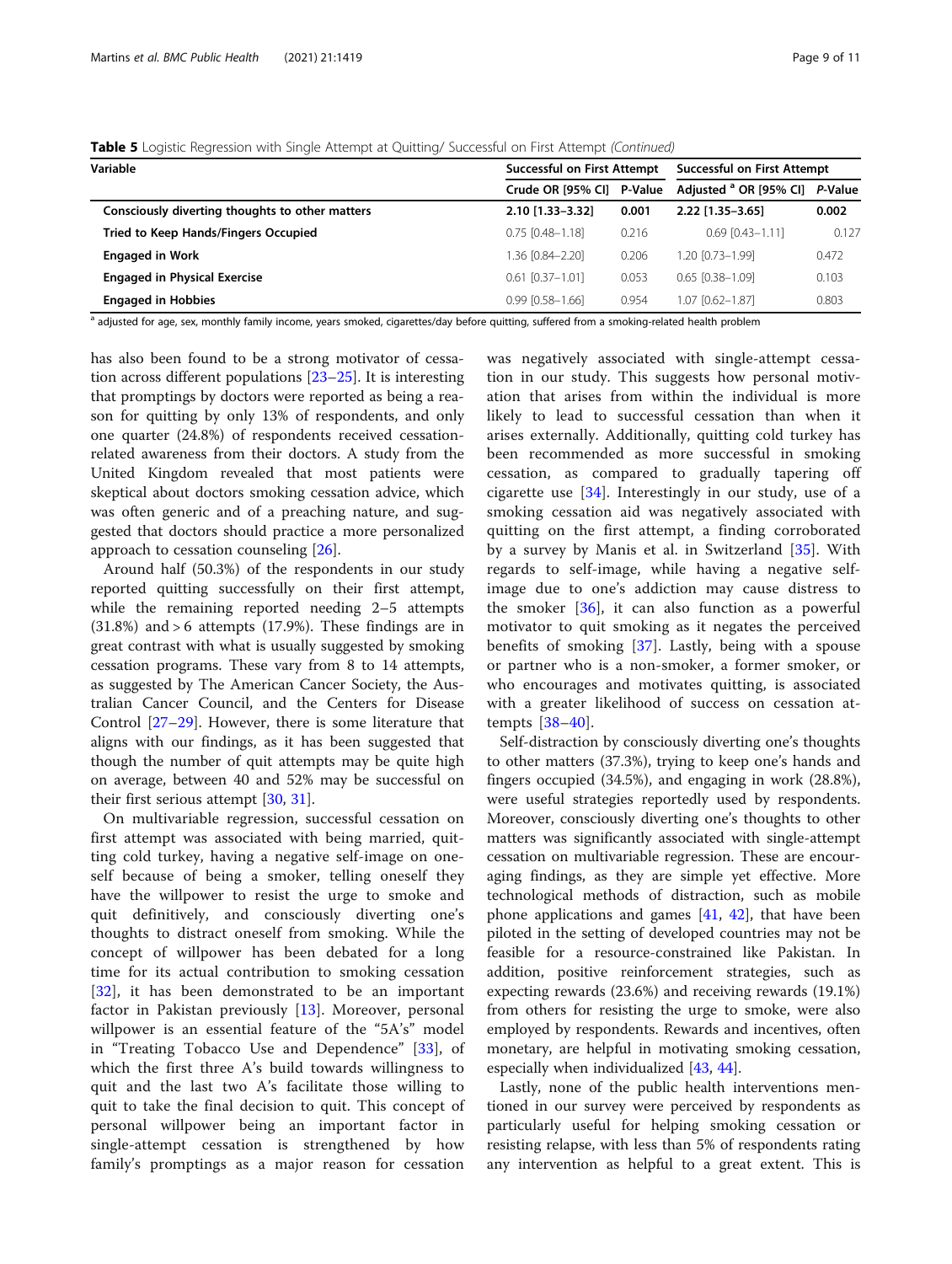in direct contrast with studies from developed countries, such as the United States [\[45](#page-12-0), [46](#page-12-0)], and may be explained by several reasons. Firstly, interventions such as government or private sector mass media anti-smoking campaigns, anti-smoking advertisements, and health warnings preceding/during films, may not effectively be effective amongst those of lower socioeconomic and less educated backgrounds. Secondly, although Pakistan subscribes to the MPOWER model of tobacco control outlined by the World Health Organization [[47\]](#page-12-0), it is possible that these interventions are not practically implemented in an optimal manner. Thirdly, since our results highlight how former smokers predominantly attribute the success of their cessation to personal factors, such as willpower, self-discipline, and distraction strategies, they are perhaps unable or hesitant to acknowledge the potentially subconscious impact of external motivators. Nevertheless, further studies are required to determine the efficacy of such large-scale public health interventions in the setting of a LMIC like Pakistan, in terms of both improving cessation and costeffectiveness.

Despite the major burden of tobacco consumption in the country, Pakistan lacks any major smoking cessation programs or clinics facilitating rehabilitation, which along with the low cost and easy availability of tobacco, can prove the difficult task of quitting even more challenging [[13](#page-12-0)]. The results of our study provide a comprehensive and unique understanding of the factors that motivate smoking cessation in Pakistan. However, despite the varied distribution of socio-demographic characteristics achieved by targeting five different settings for data collection, the convenience sampling methodology used may limit the degree of generalizability of our findings to other populations in Pakistan. Nevertheless, our findings can help guide the development of evidence-based programs for smoking cessation in Pakistan and lay the foundation for similar larger-scale national research. Other potential limitations include the self-reported nature of our data as well as the possibility of social desirability bias. Future research must investigate motivators, strategies, and patterns specific to sex, age, socioeconomic status, education level, and other demographics.

## Conclusion

Major motivations for smoking cessation in a Pakistani population include to protect the health of oneself or family members, and due to promptings from family members. Self-discipline, personal willpower, distraction strategies, and positive reinforcement play an important role in a population where smoking cessation aids may be inaccessible to many. Moreover, peer-pressure to quit and social exclusion also motivate smokers towards quitting, as does the negative self-image one associates with themselves because of their addiction to smoking. Lastly, most public health interventions, such as mass media campaigns and anti-tobacco advertisements, were not perceived as being helpful for motivating cessation.

## Acknowledgements

The authors would like to acknowledge the Research and Development Wing of the Society for Promoting Innovation in Education (SPIE) for providing valuable research mentorship to authors MUJ, NA, and ZZF. SPIE is involved in innovation, education, and research in the academic and public health sectors. In addition, the authors would like to acknowledge Shamsa Ali and Muhammad Maisam Ali for their role in data collection.

#### Authors' contributions

RSM conceptualized and supervised the investigation, along with devising the methodology and analyzing the data. RSM was a major contributor in writing and editing the manuscript. MUJ conceptualized the investigation, along with devising the methodology and analyzing the data. MUJ was a major contributor in writing and editing the manuscript. MSK supervised the investigation, along with devising the methodology and analyzing the data. MSK was a major contributor in writing the manuscript. NA collected the data by verbally administering the survey. NA also contributed to analyzing the data and writing the manuscript. ZZF collected the data by verbally administering the survey. ZZF also contributed writing the manuscript. MU collected the data by verbally administering the survey. MU also contributed to analyzing the data. FS collected the data by verbally administering the survey and supervised the investigation. JAK supervised the investigation and contributed to editing the manuscript. The author(s) read and approved the final manuscript.

#### Funding

This study received no financial support from any funding body or grant agency.

## Availability of data and materials

Saw the data is available from the authors on reasonable request, and is not available to be shared publicly due to constraints of the institutional review board at the Aga Khan University.

## **Declarations**

#### Ethics approval and consent to participate

This study received ethical approval from the ethics review committee of the Aga Khan University (Reference Number: 2020–1394-8954).

If the participant were suitable for inclusion, an informed consent was obtained. A copy of the consent form was provided to the participant. All methods in the study were carried out in accordance with the ethical principles outlined in the declaration of Helsinki (1964) and its subsequent amendments.

## Consent for publication

#### N/A.

Competing interests

None of the authors have any conflicts of interest to declare.

#### Author details

<sup>1</sup> Medical College, Aga Khan University Hospital, Stadium Road, Karachi 74800 Pakistan. <sup>2</sup> Altamash Institute of Dental Medicine, Block 3 Clifton, Karachi 75500, Pakistan. <sup>3</sup>Darul Sehat Hospital, Gulistan-e-Johar, Karachi 74200, Pakistan. <sup>4</sup>Section of Pulmonary and Critical Care Medicine, Department of Medicine, Aga Khan University Hospital, Stadium Road, Karachi 74800, Pakistan.